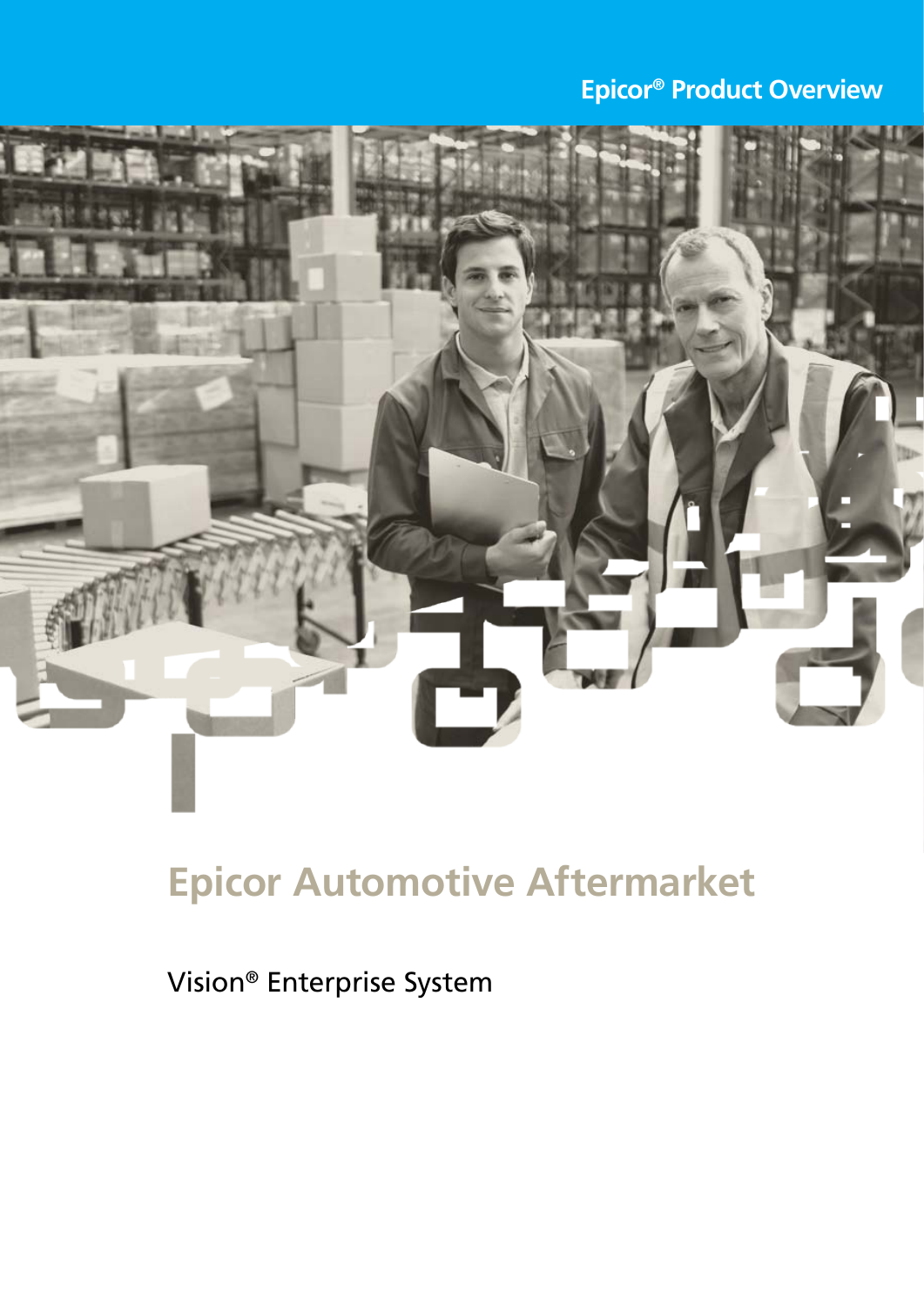# **Benefits**

- Manage order activity across your enterprise to fill more orders, more quickly
- View real-time inventory, pick parts from any location, and balance overstock
- Serve your customers more targeted pricing and increase profit margins
- Automate routine processes to manage by exception
- Realize rapid time-to-benefit ratio by quickly designing queries with drilldown capabilities and sharing across multiple dashboards each designed for specific business need or user

### Advanced Technology Solution For Mixed-Enterprise Automotive Distributors

Automotive distributors face an unusual challenge: moving products up and down a supply chain whose tiers operate with varying objectives and expectations. The Vision system connects your distribution centers, company-owned parts stores, independent jobbers, program buying groups and service shop operations. Flexible setup options, role-based feature access, and a rich visual presentation let you tailor your Vision system to meet your unique goals.

From one screen, Vision lets you access inventory at all locations, quickly fill customer orders and place special orders. You can set up consistent pricing structures to earn the highest possible margins and create effective customer loyalty programs. Vision creates low-margin order alerts and credit checks, prompting you when it's time to follow up on exception orders. Expand your sales and provide exceptional service at every level of your business with online sourcing and trading. The Vision intuitive user interface is simple to learn and built on a foundation with it's relational database and reporting tools. And the Vision open environment lets you take advantage of products like Epicor Cover-to-Cover™ and AConneX®.

Vision uses LaserCat® 3, the industry's most advanced eCatalog solution which contains the most extensive parts replacement data. This eCatalog user interface helps accelerate transaction speed and increase accuracy in parts selling environments enabling faster, focused and precise lookups by counter professionals.

The Epicor Compass™ performance management tool is integrated with Vision to provide greater visibility into your business. This powerful analytics tool helps you customize reporting to suit your needs to make better and timelier decisions.

Keeping your business open while the main server is down—especially during an emergency—preserves your reputation for helpful service and protects your profitability. With Offline POS, you can continue to process transactions offline with the convenience of processing online. Each night, an updated copy of your customer account and inventory information is stored on your point of sale station, so if you need to process transactions offline, you'll always have access to credit limits, special customer pricing, inventory stock levels and estimating functions.

The Epicor Vision software includes a comprehensive hosting capability that enables distributors to offer use of their software to independent customers. This important new feature allows the distributor to help support the growth and increased efficiency of the independent stores and facilitates electronic orders. All accounts receivable, accounts payable, general ledger, customer files, and other proprietary information is protected for each business using the Vision software.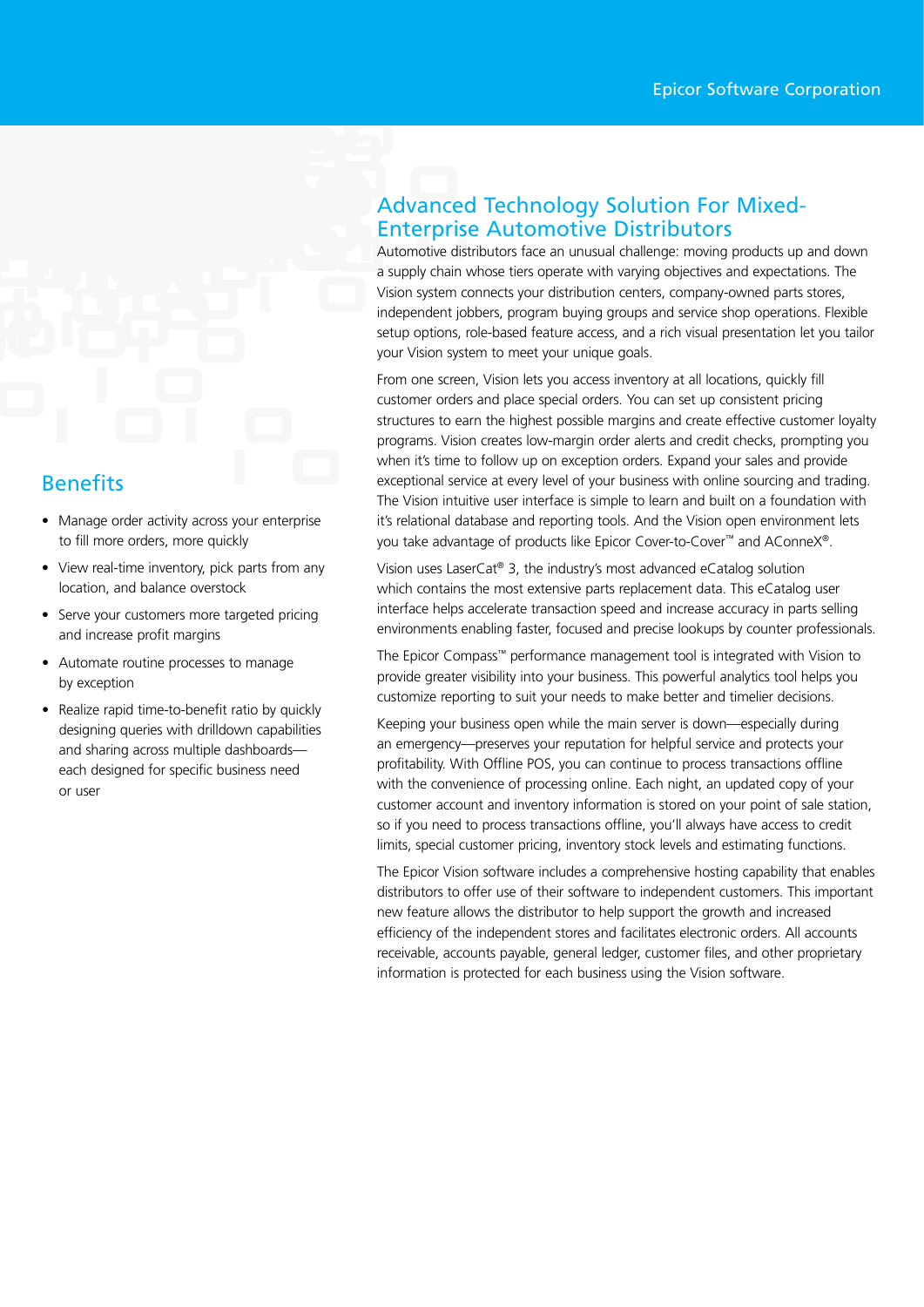#### Serve customers faster with active visual displays

- Create quotes, orders and returns from one screen
- Drill down for complete customer order history with one click
- • Handle multiple orders at the same time
- Enable customers to look up invoices, credits and statements online with Epicor WebDocs
- Check inventory levels instantly—store to store, WD to store and store to WD
- Process core returns, check core bank, prompt users with prorated warranty calculations
- • Create new customers on the fly at POS

#### Follow-up workflow supports best-business practices

- Route price margin alerts and credit holds to managers for quick handling
- Schedule manufacturer sales visits and measure outside sales activity
- Surface downward customer buying trends and take action
- Target your newest and best customers for special handling
- • Track customer deliveries with Epicor DDS
- Maintain optimal stock levels with advanced inventory management
- Manage stock, non-stock, special, temporary, discontinued and superseded items
- • Buy and sell in different units of measure
- Use forecasting models to handle slow movers, seasonality, and velocity
- Create transfers and purchase orders directly from your sales orders
- Identify excess and obsolete inventory and automatically queue returns
- Get quick barcode cycle counts or full physical inventory
- Place distributor parts, fill warehouse orders, and direct bill from vendor to customer

#### CRM helps differentiate with exceptional service

- Take advantage of customer touch points using built-in CRM tools
- Identify and reward your best customers
- Use follow-up reminders and customer notes for all staff to provide better customer service
- Encourage dialog between sales, operations and customers with Alerts
- See sales trends and compare activity with visual graphs

#### Warehouse management supports high yield and low headcount operations

- Get real-time access to inventory information using Indago, a powerful new warehouse management system
- Use integrated barcode pick verification, receiving, cycle count, transfer tracking
- Track stock from bins, to pallets, to overstock locations
- Print and scan bar code labels
- Track employee time, measure pick and put-away, and set performance incentives

#### Flexible pricing options

- Flexible pricing tools help manage pricing at all enterprise levels
- Create multiple, unlimited price plans based on load, discount or GP factors
- Set contract and promotional pricing
- Manage customer discounts by manufacturer, line, velocity, and part

#### Financial management in the back office

- Trigger alerts by customer for low-margin sales
- Analyze customer usage/metrics and comparative sales reports
- Manage financials with Native AR, AP, and GL
- Transaction level GL drill down
- Choose financial and accounting options that fit your strategy
- Benefit from real-time integration with Microsoft Business Solutions Great Plains™

#### Open environment supports integration with 3rd party applications and trading partners

- Choose Unix® or Windows server environment
- ODBC/JDBC compliant
- Import and export to spreadsheets or csv format
- • Translink™ and AConneX support
- • X.12 EDI support
- NET-based Web services
- Windows Vista® and Windows 7 supported